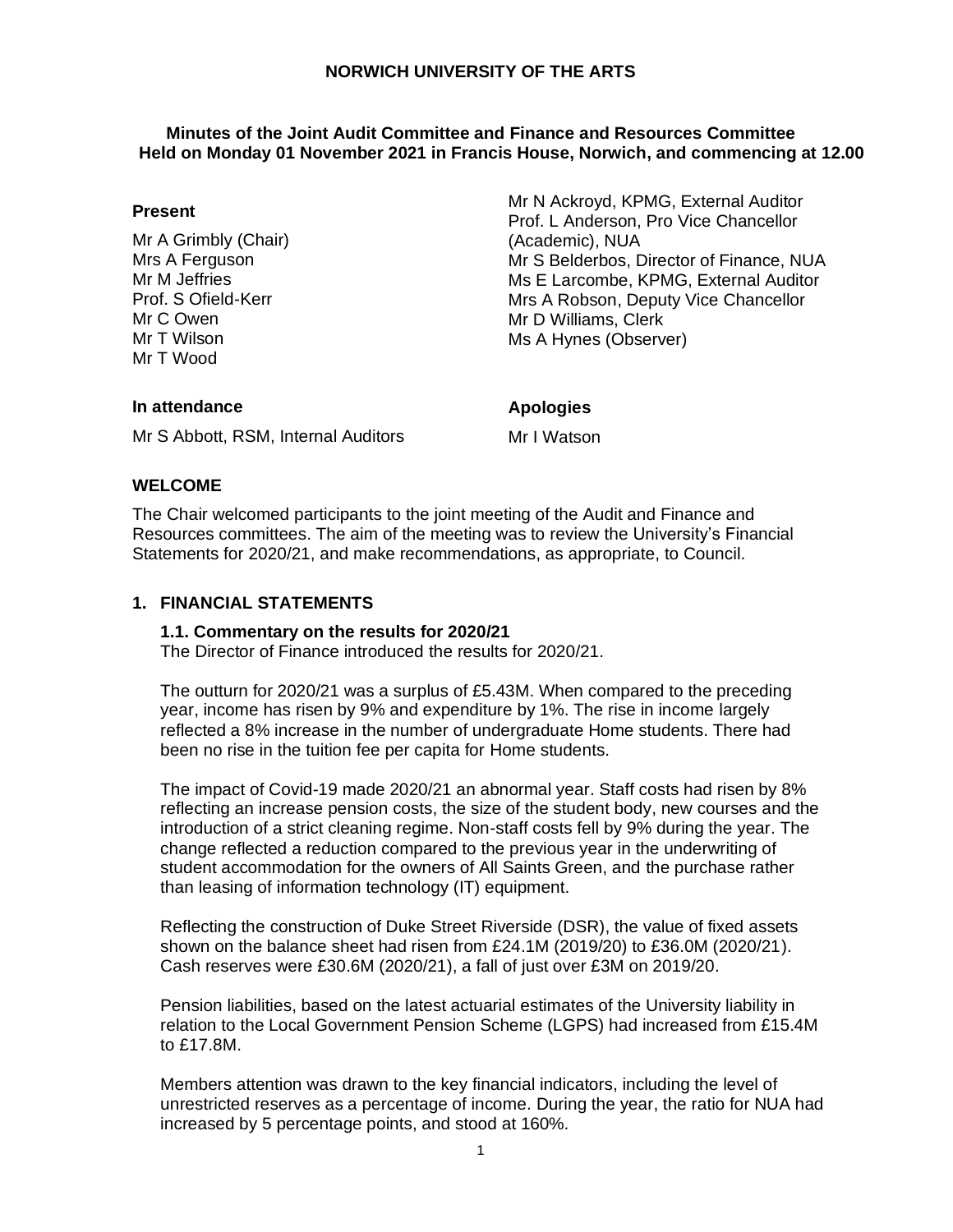# **1.2. Financial Statements for NUA 2020/21**

The Committee considered the University's Annual Report and Financial Statements for 2020/21.

The Director of Finance highlighted the Strategic Review and noted that he had received a number of minor changes to the front-end narrative to the Corporate Governance Statement. The changes would be incorporated in the final version of the Annual Report and Financial Statements.

Note 10 to the Financial Statements provided details of the remuneration received by Higher Paid Staff. The changes to the leadership of the institution during the accounting period were detailed, and information provided on the pay ratios.

Expenditure in relation to Access and Participation was detailed in Note 11.

The University's pension commitments were detailed in Note 24, with changes to the valuation of the LGPS set out in Note 24.2

Members enquired about including commentary on environmental sustainability. The University was in the process of adding information to its website to highlight the actions it had, and was, taking on environmental sustainability. It was agreed that consideration should be given to emphasising the University's actions in next year's Annual Report and Financial Statements.

## **Director of Finance**

The Committee endorsed the Annual Report and Financial Statements and recommended them to Council for approval.

**Chair**

#### **1.3. Financial Statements for NUA Business Limited 2020/21**

NUA Business Limited is a wholly owned subsidiary of the University, and its financial statements are consolidated in the University's financial statements.

The company is a separate legal entity and has its own board.

The financial statements for NUA Business Limited were noted.

#### **1.4. KPMG - External Auditors' Report 2020/21**

The external auditor confirmed to the Committee that their audit was substantially complete.

The external auditor highlighted a number areas to their work, including assessing the risks with regard to revenue recognition, the testing of assumptions with regard to the University's pension liabilities and more generally the work undertaken with regard to establishing that the University was a going concern. The external auditor confirmed that they too had no concerns regarding the University being deemed a going concern.

Appendix 3 detailed a couple of minor recommendations raised from the audit. None were significant.